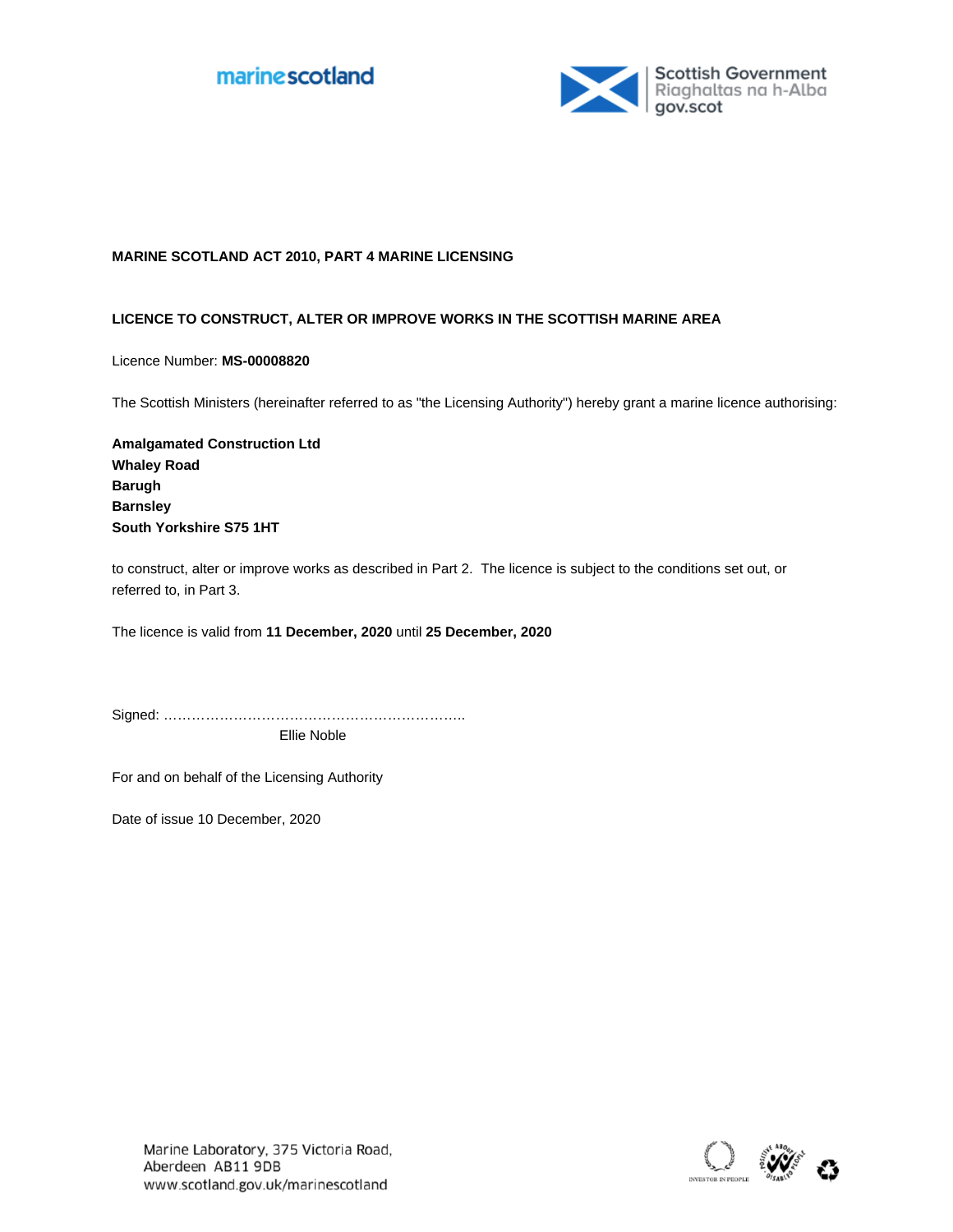# **1. PART 1 - GENERAL**

## **1.1 Interpretation**

In the licence, terms are as defined in Section 1, 64 and 157 of the Marine Scotland Act 2010, and

a) **"the 2010 Act"** means the Marine (Scotland) Act 2010;

b) **"Licensed Activity"** means any activity or activities listed in section 21 of the 2010 Act which is, or are authorised under the licence;

c) **"Licensee"** means Amalgamated Construction Ltd

d) **"Mean high water springs"** means any area submerged at mean high water spring tide;

e) **"Commencement of the Licensed Activity"** means the date on which the first vehicle or vessel arrives on the site to begin carrying on any activities in connection with the Licensed Activity;

f) **"Completion of the Licensed Activity"** means the date on which the Licensed Activity has been installed in full, or the Licensed Activity has been deemed complete by the Licensing Authority, whichever occurs first;

All geographical co-ordinates contained within the licence are in WGS84 format (latitude and longitude degrees and minutes to three decimal places) unless otherwise stated.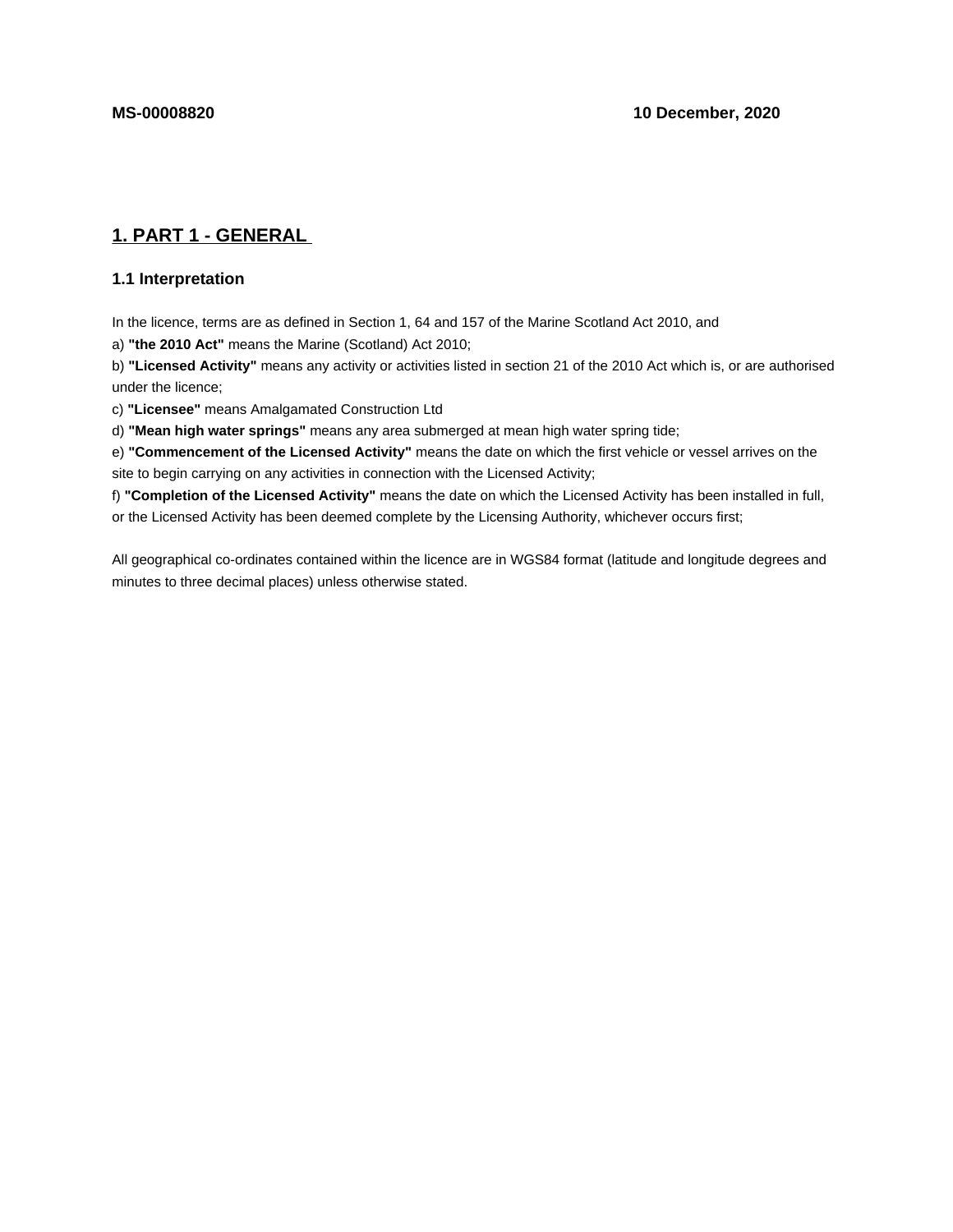## **1.2 Contacts**

All correspondence or communications relating to the licence should be addressed to:

Marine Scotland Licensing Operations Team Marine Laboratory 375 Victoria Road Aberdeen AB11 9DB Email: MS.Marinelicensing@gov.scot

## **1.3 Other authorisations and consents**

The Licensee is deemed to have satisfied itself that there are no barriers or restrictions, legal or otherwise, to the carrying on of the Licensed Activities in connection with the licensed activity. The issuing of the licence does not absolve the Licensee from obtaining such other authorisations and consents, which may be required under statute.

## **1.4 Variation, suspension, revocation and transfer**

Under section 30 (1) of the 2010 Act the Licensing Authority may by notice vary, suspend or revoke the licence granted by them if it appears to the Licensing Authority that there has been a breach of any of its provisions. For any such other reason that appears to be relevant to the Licensing Authority under section 30(2) or (3) of the 2010 Act. Under the 2010 Act variations, suspensions, revocations and transfers of licences are subject to the procedures set out in section 31 of the Act.

Under section 30 (7) of the 2010 Act, on an application made by a licensee, the Licensing Authority may vary a licence if satisfied that the variation being applied for is not material.

Under section 30 (8) of the 2010 Act, on an application made by the licensee, the Licensing Authority may transfer the licence from the Licensee to another person.

## **1.5 Breach of requirement for, or conditions of, licence**

 Under section 39 of the 2010 Act it is an offence to carry on a Licensable Marine Activity without a marine licence and it is also an offence to fail to comply with any condition of a marine licence.

## **1.6 Defences: actions taken in an emergency**

Under section 40 of the 2010 Act it is a defence for a person charged with an offence under section 39(1) of the 2010 Act in relation to any activity to prove that –

the activity was carried out for the purpose of saving life, or for the purpose of securing the safety of a vessel, aircraft or marine structure ('force majeure'), and

that the person took steps within a reasonable time to inform the Licensing Authority as set out in section 40(2) of the 2010 Act.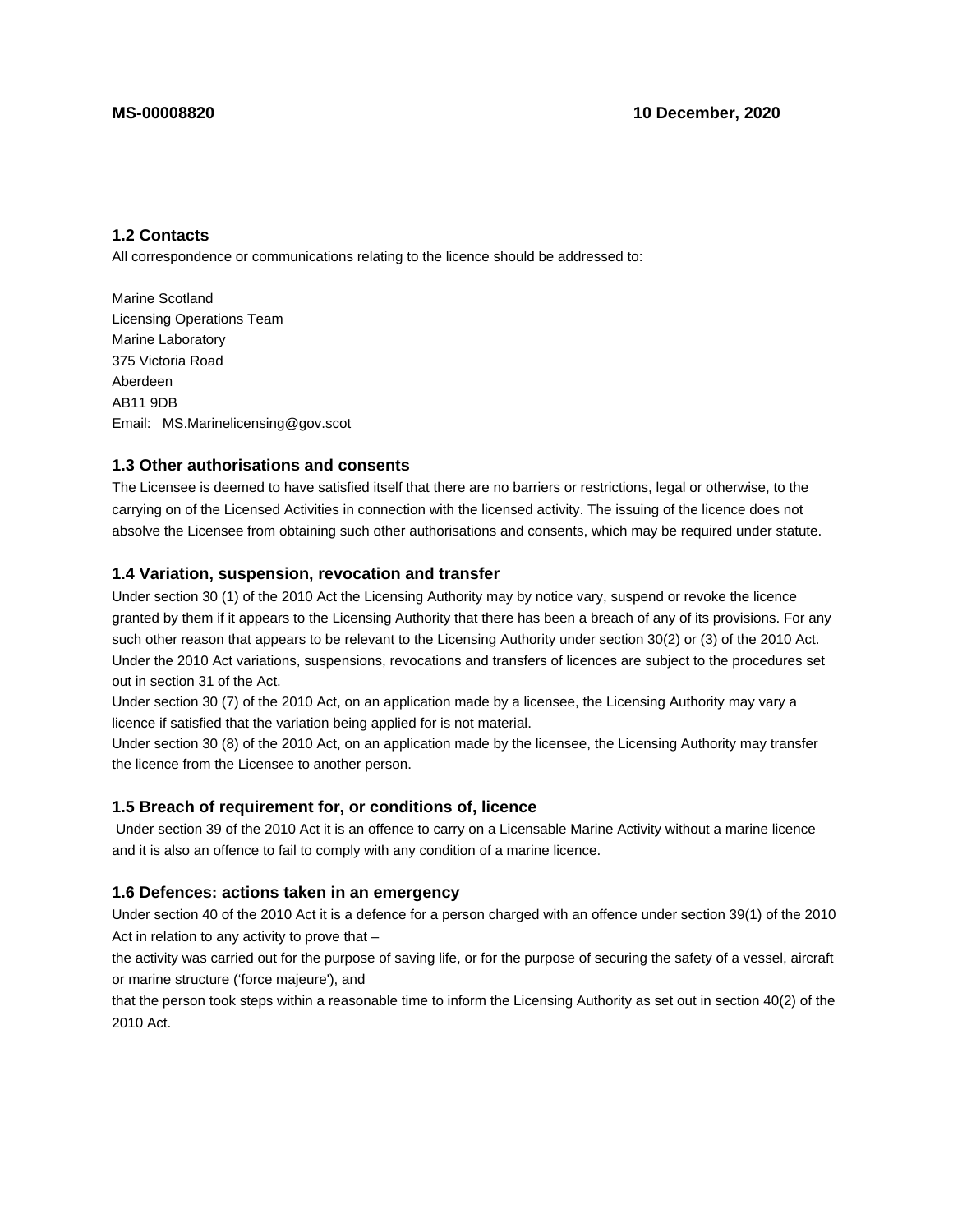# **1.7 Offences relating to information**

Under section 42 of the 2010 Act it is an offence for a person to make a statement which is false or misleading in a material way, knowing the statement to be false or misleading or being reckless as to whether the statement is false or misleading, or to intentionally fail to disclose any material information for the purpose of procuring the issue, variation or transfer of a marine licence or for the purpose of complying with, or purporting to comply with, any obligation imposed by either Part 4 of the 2010 Act or the provisions of this licence.

## **1.8 Appeals**

Under Regulation 3(1) of the Marine Licensing Appeals (Scotland) Regulations 2011 a person who has applied for a marine licence may by summary application appeal to against a decision taken by the Licensing Authority under section 71(1)(b) or (c) or (5) of the Act.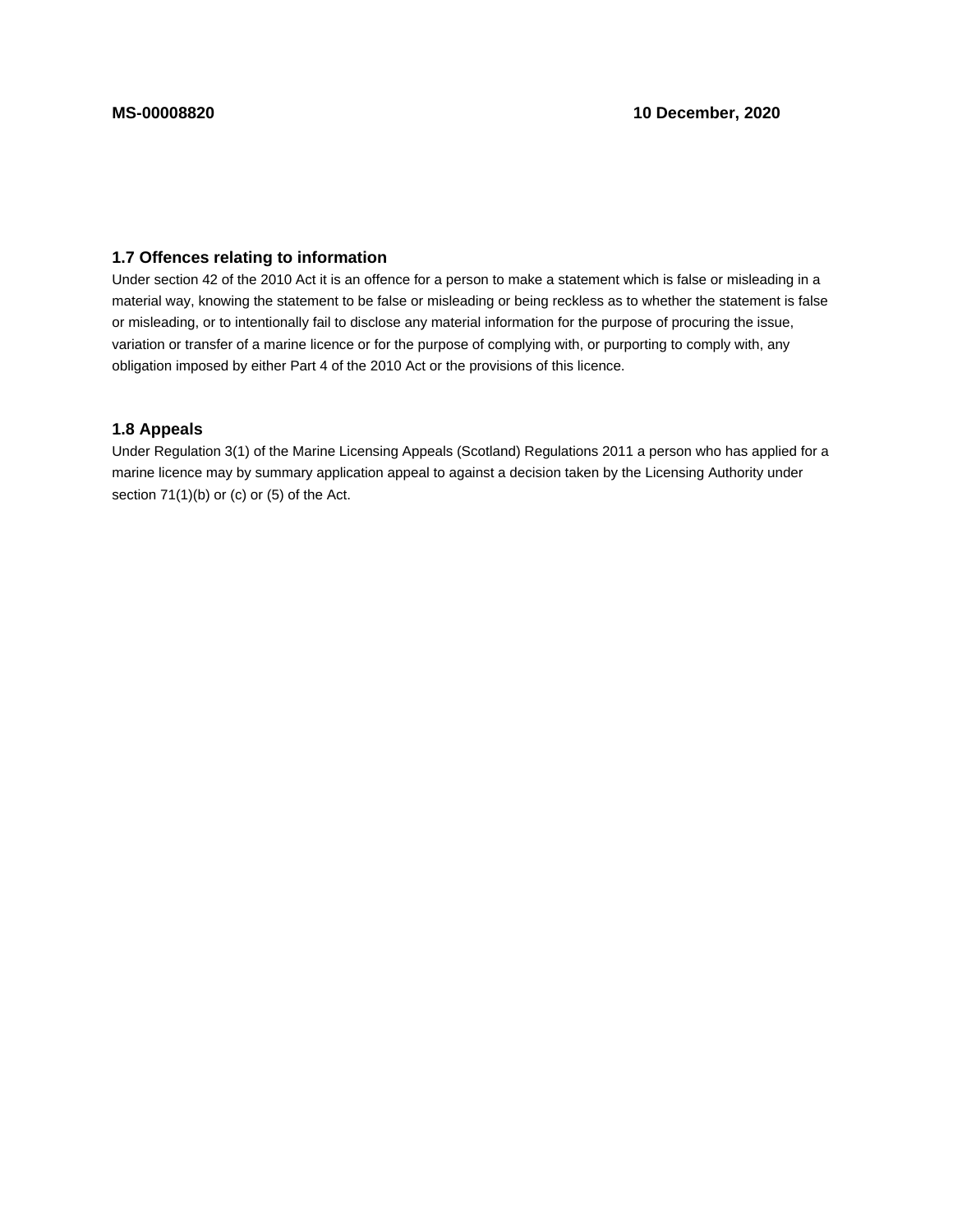# **2. PART 2 – PARTICULARS**

**2.1 Agent**

as per Licensee

# **2.2 Location of the Licensed Activity**

Torryburn, Fife, with the boundary of;

56° 03.530' N 03° 34.741' W 56° 03.530' N 03° 34.709' W 56° 03.522' N 03° 34.740' W 56° 03.522' N 03° 34.740' W

As shown in Annex One.

## **2.3 Description of the Licensed Activity**

Sea wall repairs at Torryburn, Fife.

As described in application dated 22 May, 2020 and correspondence submitted in support of the application.

# **2.4 Descriptions of the materials to be used during Licensed Activity**

This licence authorises the use of the undernoted construction materials required in connection with the licensed activity, subject to the maximum amounts as specified below:

Material used in construction; Concrete - 3 tonne Boulders - 5 tonne Plastic/Synthetic - 25 m²

# **2.5 Contractor and Vessel Details**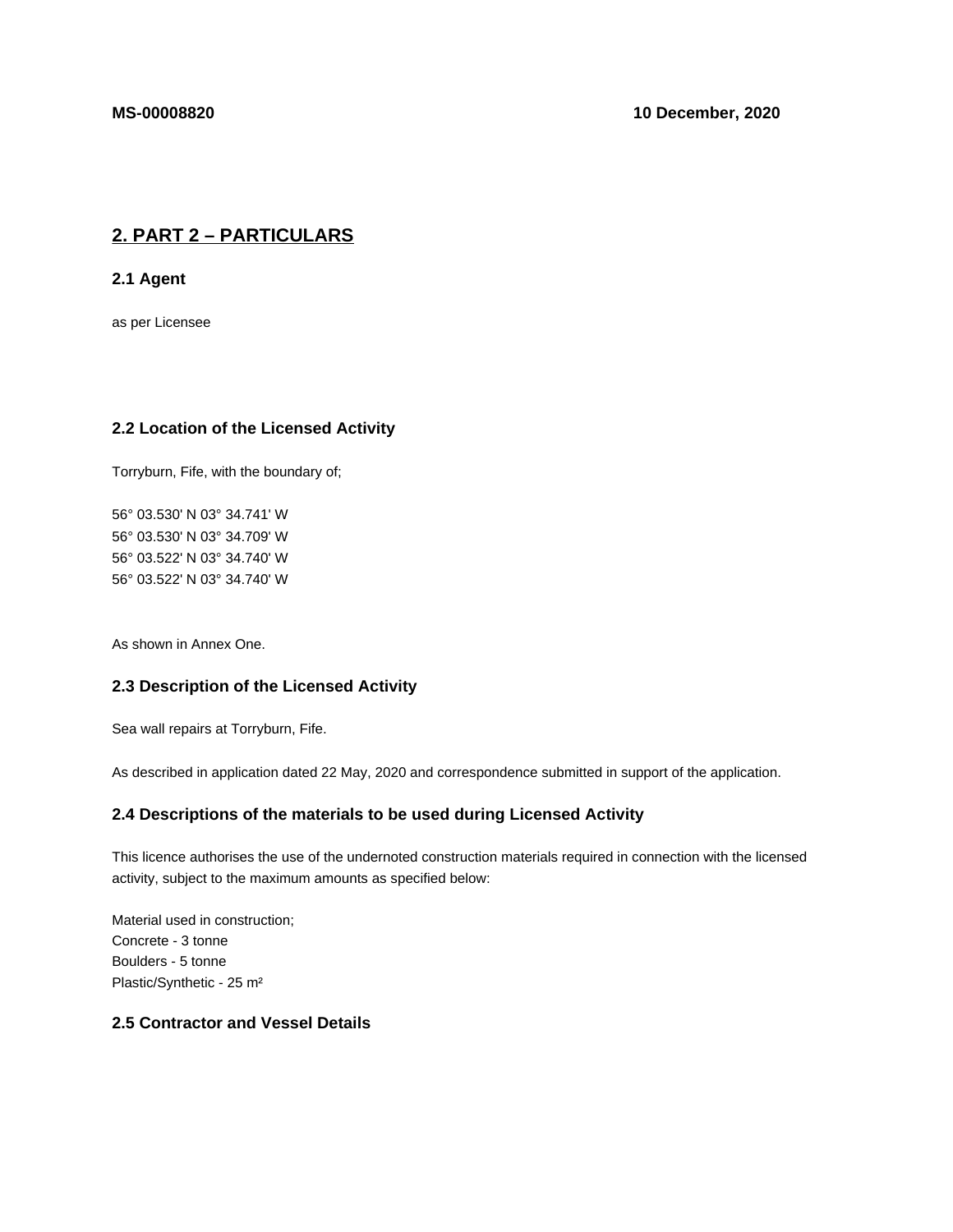# **3. PART 3 – CONDITIONS**

## **3.1 General Conditions**

3.1.1. The Licensee must at all times construct and maintain the Licensed Activity in accordance with this Licence, the Application and the plans and programmes approved by the Licensing Authority.

3.1.2. The Licensee must at all times construct and maintain the Licensed Activity in accordance with the Method Statement: 'WPP No: 3284.119.Seawall' Document submitted on 22 May 2020.

3.1.3. All conditions attached to this licence bind any person who for the time being owns, occupies or enjoys any use of the works, whether or not this licence has been transferred to that person.

3.1.4. The Licensee must ensure that only the materials listed in Part 2 of the licence are used during the execution of the Licensed Activity and that all materials, substances or objects used during the execution of the works are inert and do not contain toxic elements which may be harmful to the marine environment, the living resources which it supports or human health.

3.1.5. The Licensee must ensure that the Licensed Activity does not encroach on any recognised anchorage, either charted or noted in nautical publications, within the licensed area.

3.1.6. In the event of any breach of health and safety or environmental obligations relating to the Licensed Activity during the period of this Licence, the Licensee must provide written notification of the nature and timing of the incident to the Licensing Authority within 24 hours of the incident occurring. Confirmation of remedial measures taken and/or to be taken to rectify the breach must be provided, in writing, to the Licensing Authority within a period of time to be agreed by the Licensing Authority.

3.1.7. The Licensee must notify Source Data Receipt, The Hydrographic Office, Admiralty Way, Taunton, Somerset, TA1 2DN (e-mail: sdr@ukho.gov.uk; tel.: 01823 484444) of both progress and on completion of the the licensed activity supply a copy of the licence, and wherever possible, 'as built plans', in order that all necessary amendments to nautical publications are made.

3.1.8. If it is desired to display any marks or lights not required by the licence then details must be submitted to the Northern Lighthouse Board and its ruling complied with. The display of unauthorised marks or lights is prohibited.

3.1.9. The Licensee must remove the materials, substances or objects from below the level of Mean High Water Springs, or make such alterations as advised by the Licensing Authority, within one month of notice being given by the Licensing Authority at any time it is considered necessary or advisable for the safety of navigation, and not replaced without further approval by the Licensing Authority. The Licensee shall be liable for any expense incurred.

3.1.10. Should the construction of the Licensed Activity be halted before the completion, the licensee must notify the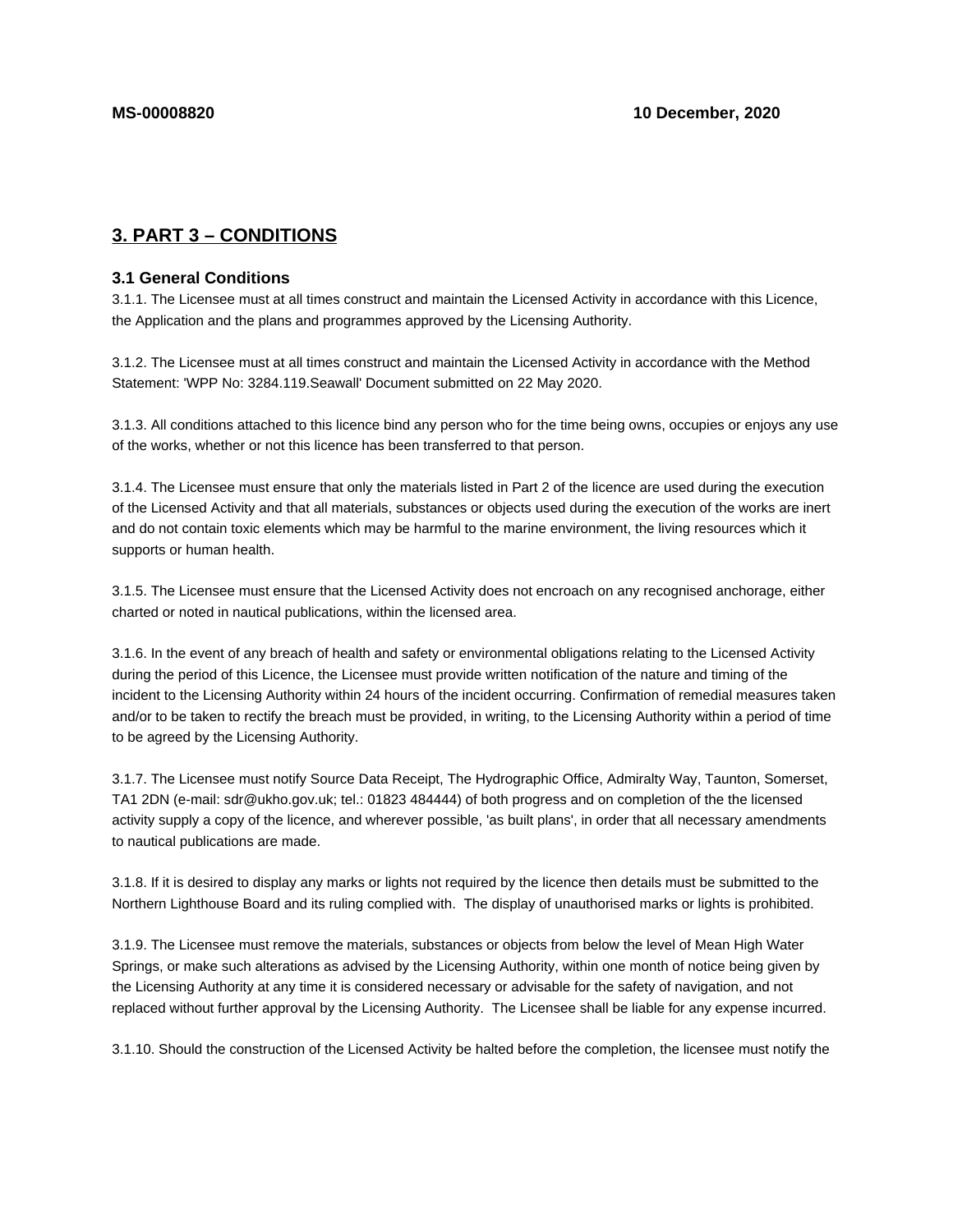licensing Authority and, within a timescale agreed by the Licensing authority, submit a decommissioning plan to the Licensing Authority for approval. The plan must be based on best practice at that time. The Licensee shall be liable for all costs.

3.1.11. If governmental assistance is required (including UK governmental assistance or the assistance of any UK devolved government) to deal with any emergency arising from:

a) the failure to mark and light the works/deposited objects as required by this licence;

- b) the maintenance of the works;/deposited object or
- c) the drifting or wreck of the works/deposited object,

to include the broadcast of navigational warnings, then the Licensee is liable for any expenses incurred in securing such assistance.

#### **3.2 Prior to the commencement of the Licensed Activity**

3.2.1. The Licensee must provide the name and function of any agent, contractor or sub-contractor appointed to undertake the Licensed Activities, as soon as is reasonably practicable prior to the Licensed Activities commencing.

3.2.2. The Licensee must, prior to and no less than seven calendar days before the Commencement of the Licensed Activity, notify the Licensing Authority, in writing, of the date of Commencement of the Licensed Activity authorised under this licence.

3.2.3. The Licensee must ensure that HM Coastguard, in this case nmoccontroller@hmcg.gov.uk, The National Maritime Operations Centre is made aware of the works prior to commencement.

## **3.3 During the Licensed Activity**

3.3.1. The Licensee must ensure that the Licensed Activity is maintained at all times in good repair.

3.3.2. The Licensee must ensure that any debris or waste materials arising during the course of the Licensed Activity are removed for disposal at an approved location above the tidal level of Mean High Water Springs.

3.3.3. The Licensee shall ensure that prior to the expiry of the licence, the works must be altered by taking all temporary structures to a place above Mean High Water Springs.

3.3.4. In the event of the Licensed Activity being discontinued the materials used or substances and objects deposited under the authority of the licence shall be removed to the satisfaction of the Licensing Authority.

3.3.5. The Licensee must ensure that only those agents, contractors or sub-contractors notified to the Licensing Authority are permitted to undertake the works.

3.3.6. The Licensee must ensure that copies of the licence are available for inspection by any authorised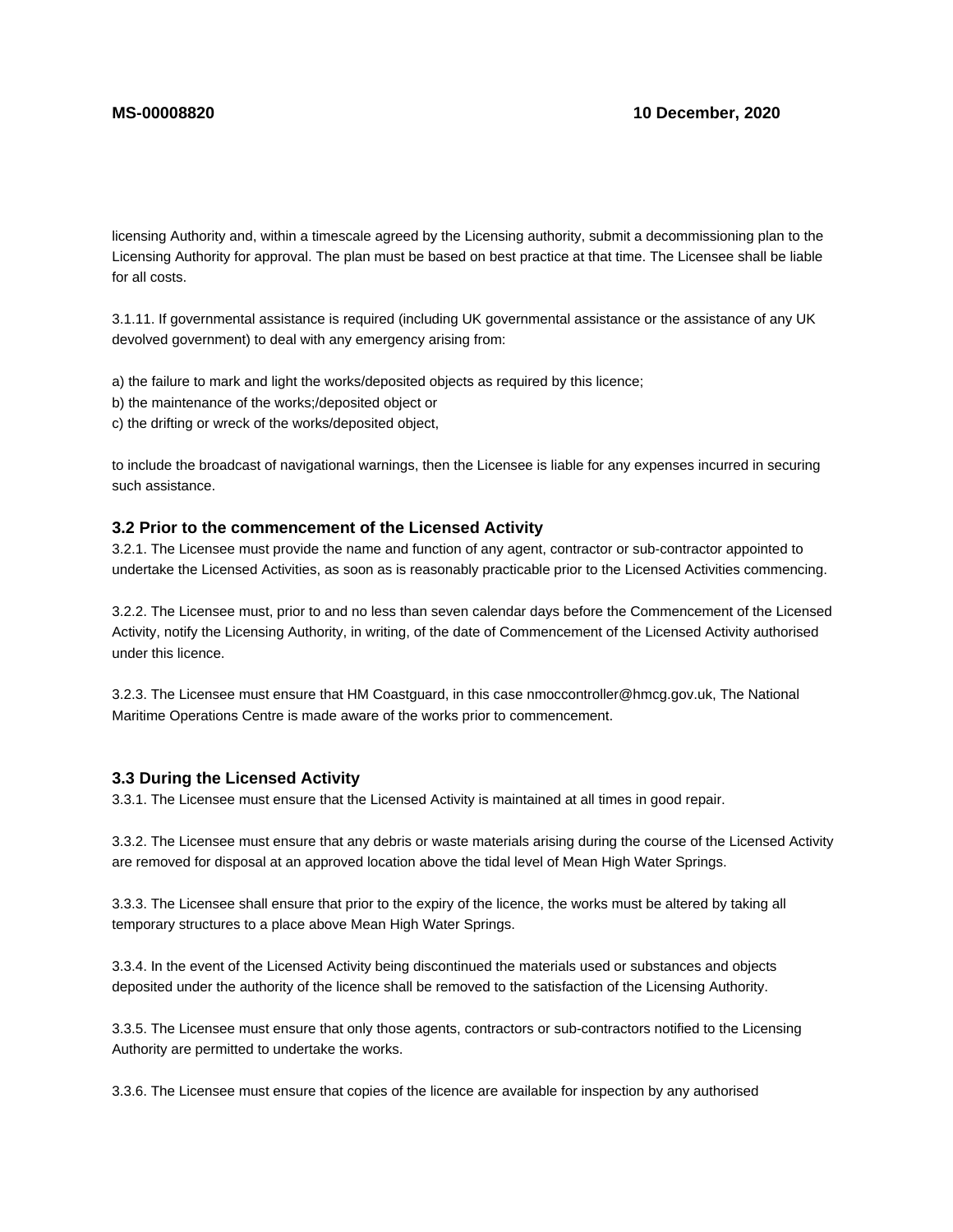Enforcement Officer at:

a) the premisis of the Licensee;

b) the premisis of any agent acting on behalf of the Licensee; and

c) site of the Licensed Activity

3.3.7. The Licensee must ensure the best method of practice is used to minimise re-suspension of sediment during the Licensed Activity.

3.3.8. The Licensee must ensure appropriate steps are taken to minimise damage to the beach and seabed by the Licensed Activity.

3.3.9. The Licensee must ensure the beach and seabed are returned to the original profile, or as close as reasonably practicable, following the completion of the Licensed Activity.

3.3.10. The Licensee must ensure that if there are any incidents which may give rise to navigational safety, such as plant or equipment being unable to clear the beach area before the incoming tide or any environmental occurrence during the works that these are reported to FTNS by telephone on 01324498584.

## **3.4 Upon Completion of the Licensed Activity**

3.4.1. The Licensee must, no later than 14 days following the Completion of the works and/or Licensed Activity notify the Licensing Authority, in writing, of the date of the Completion of the works.

3.4.2. The Licensee must submit a written report regarding the materials used during the works to the Licensing Authority. The written report must be submitted on completion of the works and on the forms provided by the Licensing Authority no later than 31 October 2022.